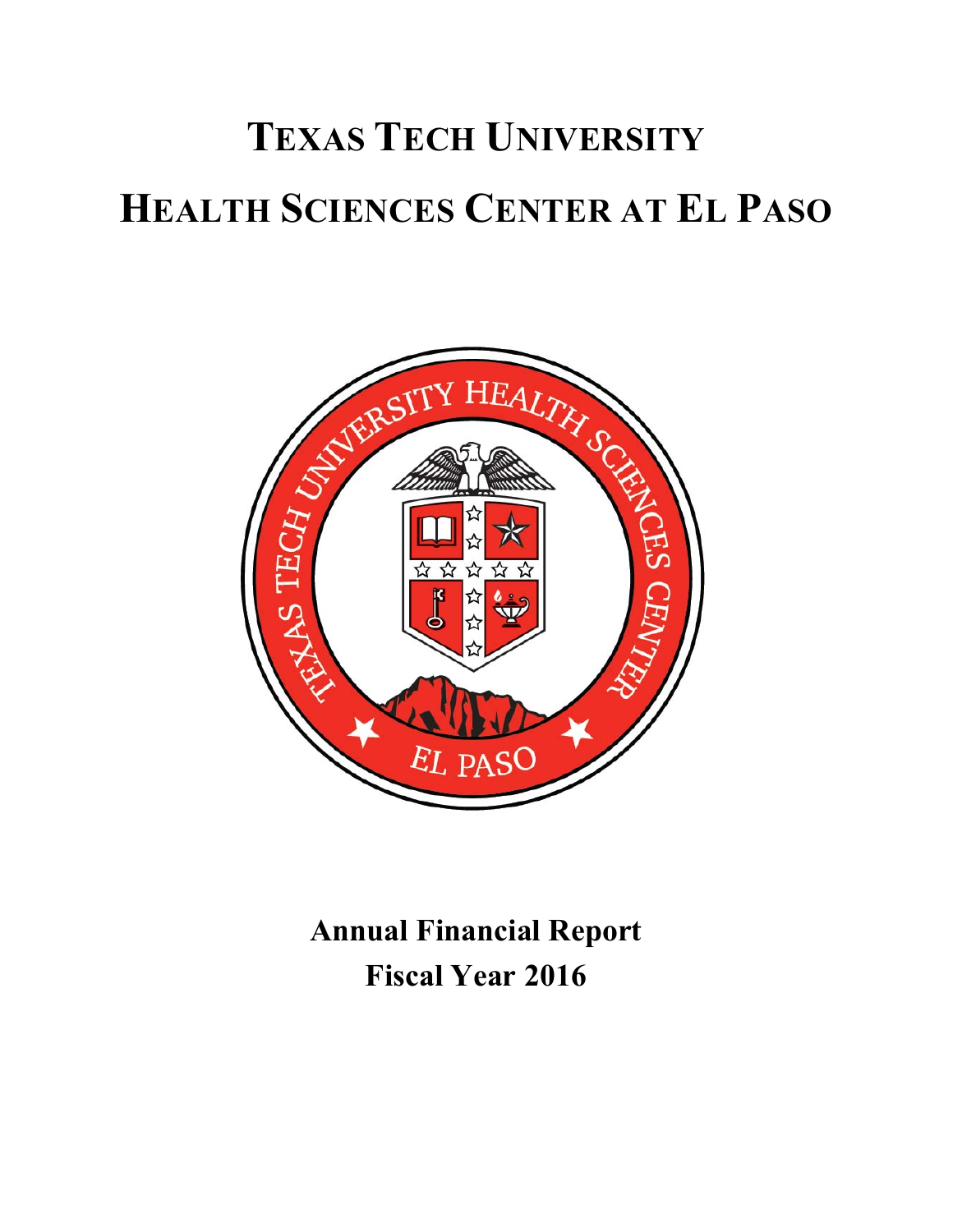#### **Texas Tech University Health Sciences Center at El Paso (774)**

#### **Financial Statements**

Presented herein are the financial statements for Texas Tech University Health Sciences Center at El Paso for the year ended August 31, 2016. These statements have been prepared in compliance with Governmental Accounting Standards Board pronouncements and the Texas Comptroller of Public Accounts' Annual Financial Reporting Requirements.

This document supplements the Combined Annual Financial Report of the Texas Tech University System and provides a historical record of transactions relating to this particular institution.

The Combined Annual Financial Report of the Texas Tech University System includes primary statements as well as supplemental notes and schedules. The numbers therein are presented on a combined System‐wide basis.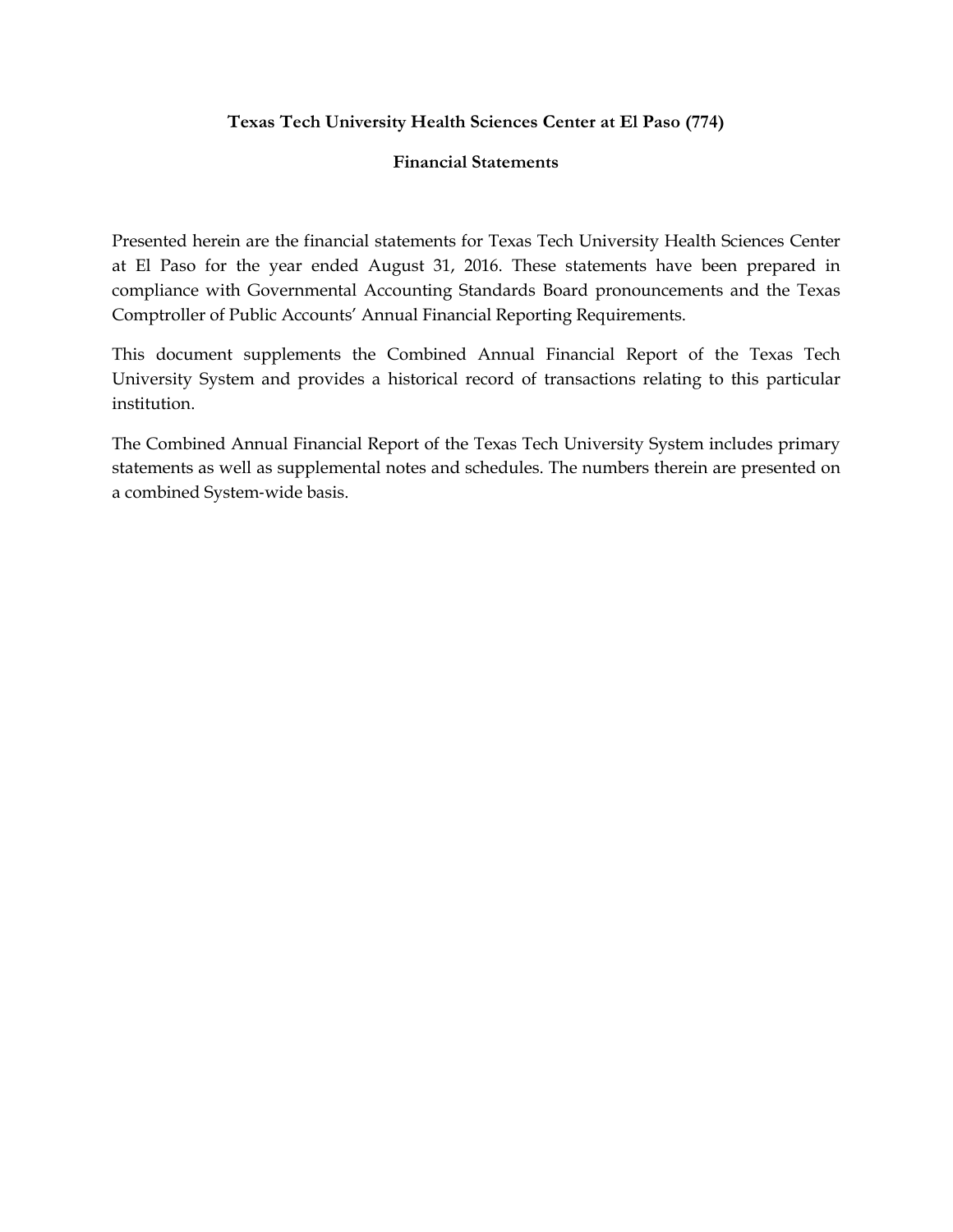# Annual Financial Report

*U N A U D I T E D* 

### **Table of Contents August 31, 2016**

#### FINANCIAL STATEMENTS: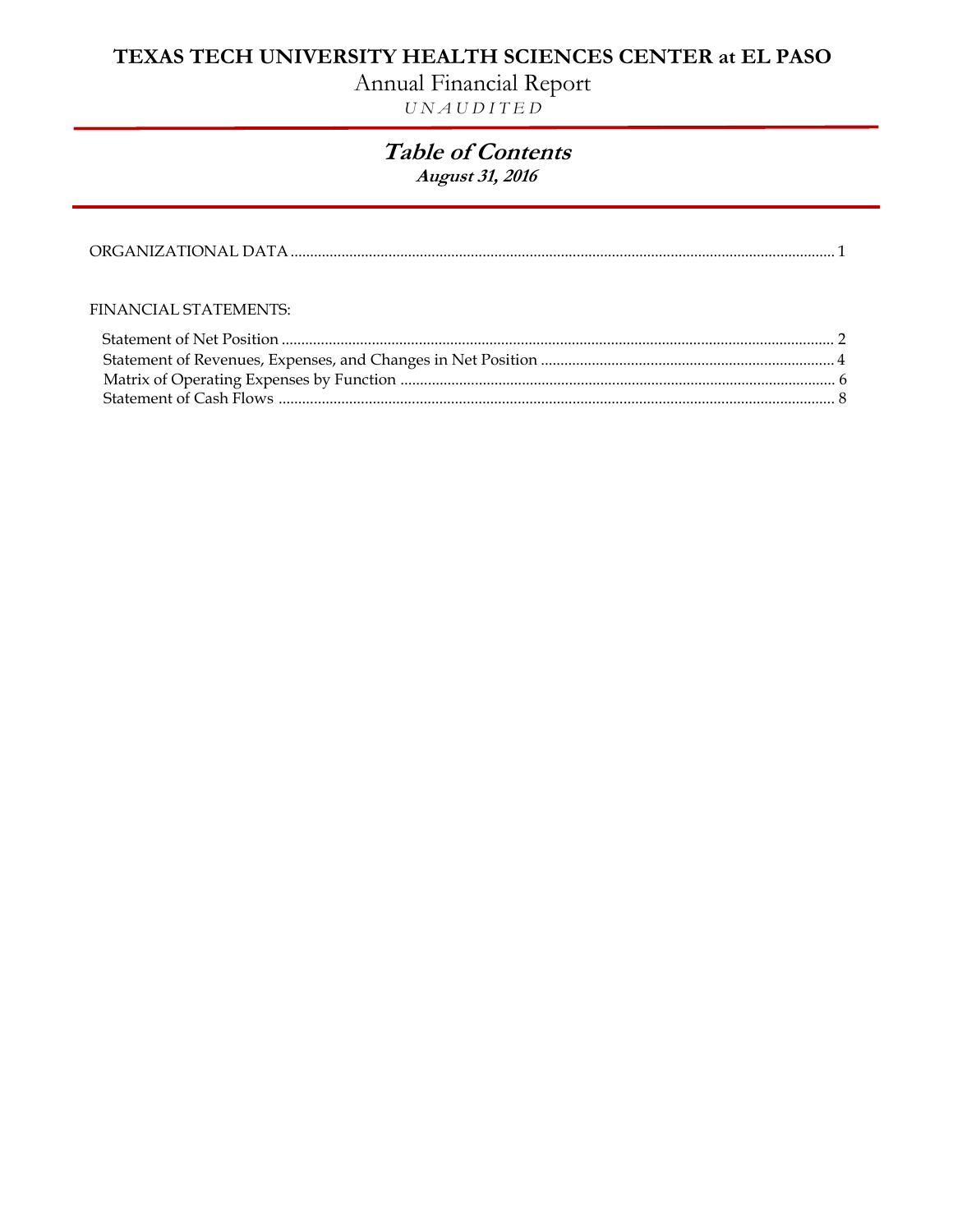# Annual Financial Report

# U N A U D I T E D

#### **Organizational Data August 31, 2016**

#### **BOARD OF REGENTS**

#### Term Expires

#### **FISCAL OFFICERS**

| Sue M. Fuciarelli, MBA, CPA Vice President for Finance and Administration and Chief Financial Officer |
|-------------------------------------------------------------------------------------------------------|
|                                                                                                       |
|                                                                                                       |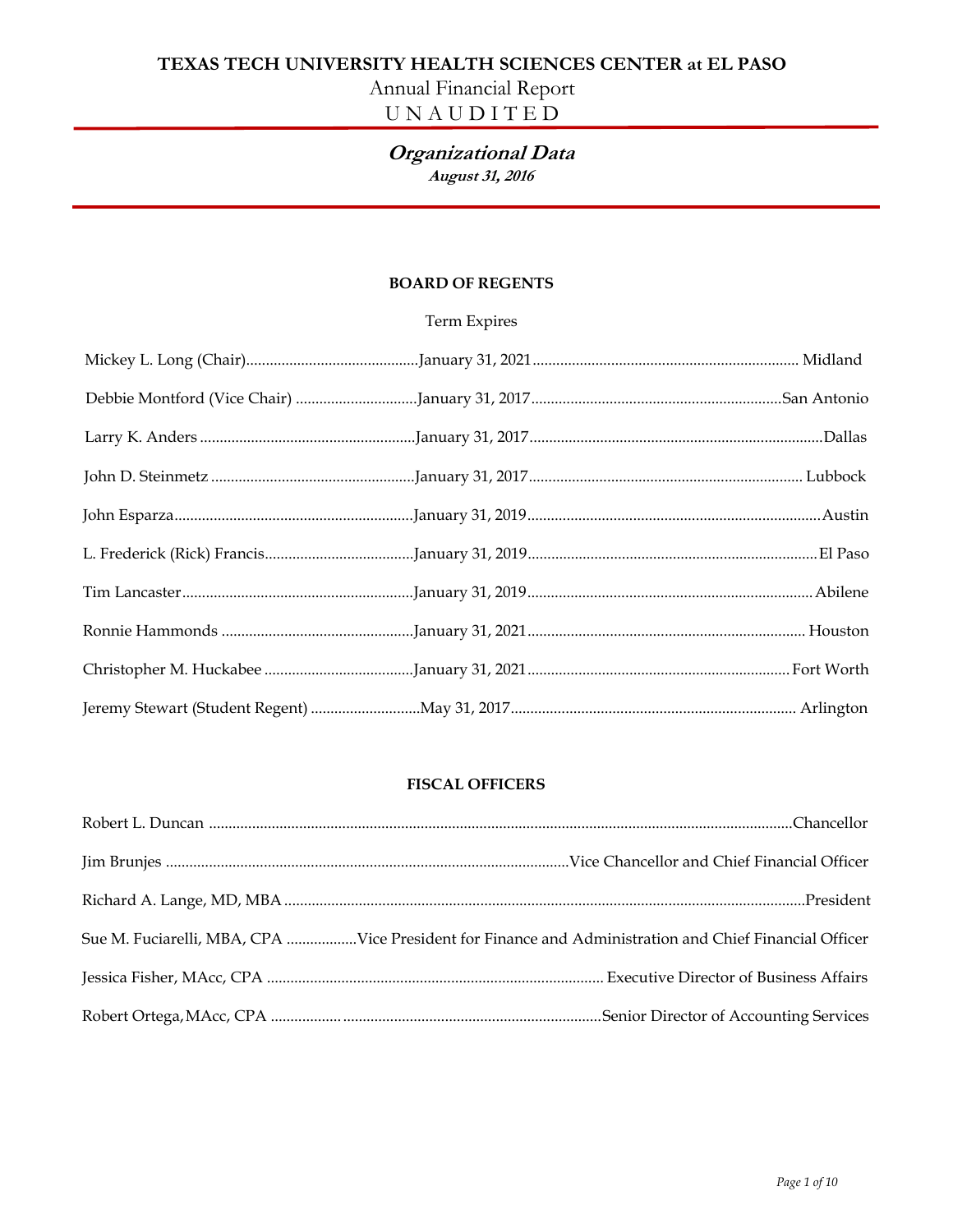# Annual Financial Report

*U N A U D I T E D*

# **Statement of Net Position**

**As of August 31, 2016 and 2015**

|                                                | 2016                    | Restated<br>2015 |                   |  |
|------------------------------------------------|-------------------------|------------------|-------------------|--|
| <b>ASSETS</b>                                  |                         |                  |                   |  |
| <b>Current Assets:</b>                         |                         |                  |                   |  |
| Unrestricted Cash and Cash Equivalents         | \$<br>23,049,367.36     | \$               | 17,412,802.14     |  |
| Restricted Cash and Cash Equivalents           | 18,065,048.65           |                  | 17,619,418.50     |  |
| <b>Balance of Legislative Appropriations</b>   | 13,603,713.17           |                  |                   |  |
| Receivables:                                   |                         |                  |                   |  |
| Federal                                        | 449,286.41              |                  | 424,348.27        |  |
| <b>Interest and Dividends</b>                  | 120,364.26              |                  | 57,399.00         |  |
| Patient                                        | 6,598,508.62            |                  | 6,254,020.32      |  |
| Student                                        | 20,829.85               |                  | 16,607.86         |  |
| Contracts                                      | 9,499,721.56            |                  | 15,319,397.52     |  |
| Pledged Gifts                                  | 1,893,641.44            |                  | 1,834,075.70      |  |
| Other                                          | 426,580.16              |                  | 12,553.13         |  |
| Due from Other State Agencies                  | 4,270,991.59            |                  | 998,728.26        |  |
| Inventories                                    | 29,878.50               |                  | 3,079.84          |  |
| Prepaid Items                                  | 2,250,278.53            |                  | 1,678,927.81      |  |
| Loans and Notes                                | 159,372.73              |                  |                   |  |
| <b>Total Current Assets</b>                    | \$<br>80,437,582.83     | \$               | 61,631,358.35     |  |
| Non-Current Assets:                            |                         |                  |                   |  |
| Restricted Cash and Cash Equivalents           | \$<br>115.00            | \$               | 60.01             |  |
| Other Accounts Receivable (Contracts)          | 4,063,274.58            |                  |                   |  |
| Pledged Gifts Receivable                       | 12,406,660.10           |                  | 14,234,089.59     |  |
| Loans and Notes                                | 1,066,571.37            |                  | 1,146,000.00      |  |
| Restricted Investments                         | 33,503,151.57           |                  | 34,958,573.29     |  |
| Unrestricted Investments                       | 106,600,177.91          |                  | 95,030,451.24     |  |
| Capital Assets:                                |                         |                  |                   |  |
| Non-Depreciable or Non-Amortizable             | 8,248,811.61            |                  | 4,676,851.35      |  |
| Depreciable or Amortizable                     | 203,543,838.41          |                  | 200,875,620.11    |  |
| Less Accumulated Depreciation and Amortization | (91,098,155.19)         |                  | (82, 515, 997.53) |  |
| <b>Total Non-Current Assets</b>                | \$<br>278, 334, 445. 36 | \$               | 268,405,648.06    |  |
| <b>TOTAL ASSETS</b>                            | \$<br>358,772,028.19    | \$               | 330,037,006.41    |  |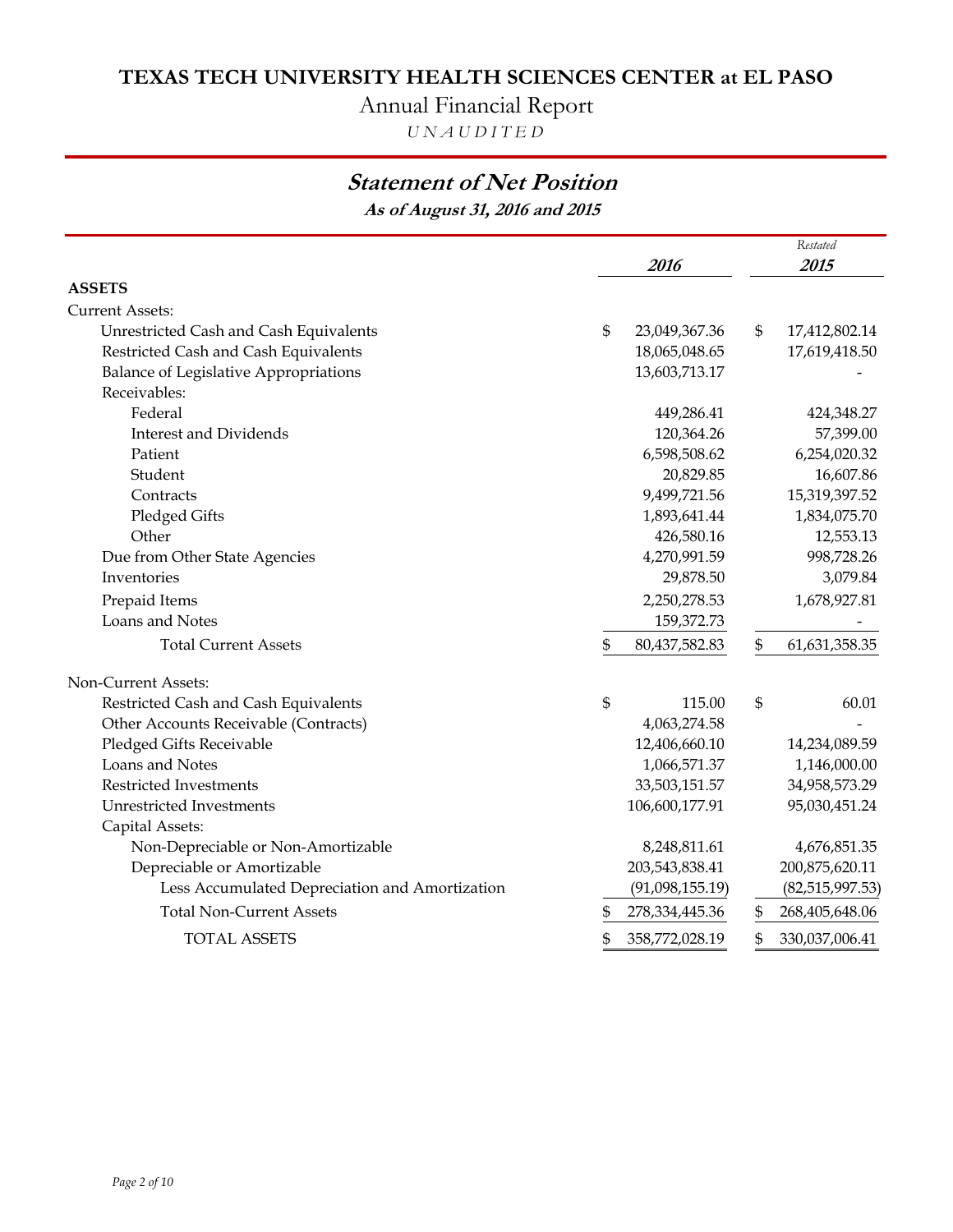# Annual Financial Report

*U N A U D I T E D*

# **Statement of Net Position**

**As of August 31, 2016 and 2015**

|                                                 |    | 2016           |    | Restated       |
|-------------------------------------------------|----|----------------|----|----------------|
|                                                 |    |                |    | 2015           |
| <b>LIABILITIES</b>                              |    |                |    |                |
| <b>Current Liabilities:</b>                     |    |                |    |                |
| Payables:                                       |    |                |    |                |
| Accounts                                        | \$ | 8,016,057.54   | \$ | 1,671,466.34   |
| Payroll                                         |    | 11,251,889.78  |    | 8,149,250.32   |
| Due to Other State Agencies                     |    | 91,057.18      |    | 36,924.43      |
| Unclaimed Property Due to the State Treasury    |    | 6,988.97       |    | 7,660.05       |
| <b>Unearned Revenue</b>                         |    | 3,284,478.30   |    | 3,113,616.95   |
| Employees' Compensable Leave                    |    | 885,247.66     |    | 824,367.19     |
| Funds Held for Others                           |    | 61,581.62      |    | 42,717.72      |
| <b>Other Current Liabilities</b>                |    | 2,755,678.39   |    |                |
| <b>Total Current Liabilities</b>                | \$ | 26,352,979.44  | \$ | 13,846,003.00  |
| Non-Current Liabilities:                        |    |                |    |                |
| Unclaimed Property Due to the State Treasury    | \$ | 19,091.45      | \$ | 11,925.37      |
| Employees' Compensable Leave                    |    | 6,491,816.15   |    | 6,045,359.42   |
| <b>Total Non-Current Liabilities</b>            | \$ | 6,510,907.60   | \$ | 6,057,284.79   |
| <b>TOTAL LIABILITIES</b>                        | \$ | 32,863,887.04  | \$ | 19,903,287.79  |
| <b>NET POSITION</b>                             |    |                |    |                |
| Invested in Capital Assets, Net of Related Debt | \$ | 120,694,494.83 | \$ | 123,036,473.93 |
| Restricted:                                     |    |                |    |                |
| Expendable:                                     |    |                |    |                |
| Capital Projects                                |    | 1,754,746.09   |    |                |
| Other                                           |    | 28,080,321.86  |    | 26,796,268.26  |
| Nonexpendable:                                  |    |                |    |                |
| Endowments                                      |    | 28,322,340.84  |    | 28,319,542.54  |
| Unrestricted                                    |    | 147,056,237.53 |    | 131,981,433.89 |
| <b>TOTAL NET POSITION</b>                       | \$ | 325,908,141.15 | S  | 310,133,718.62 |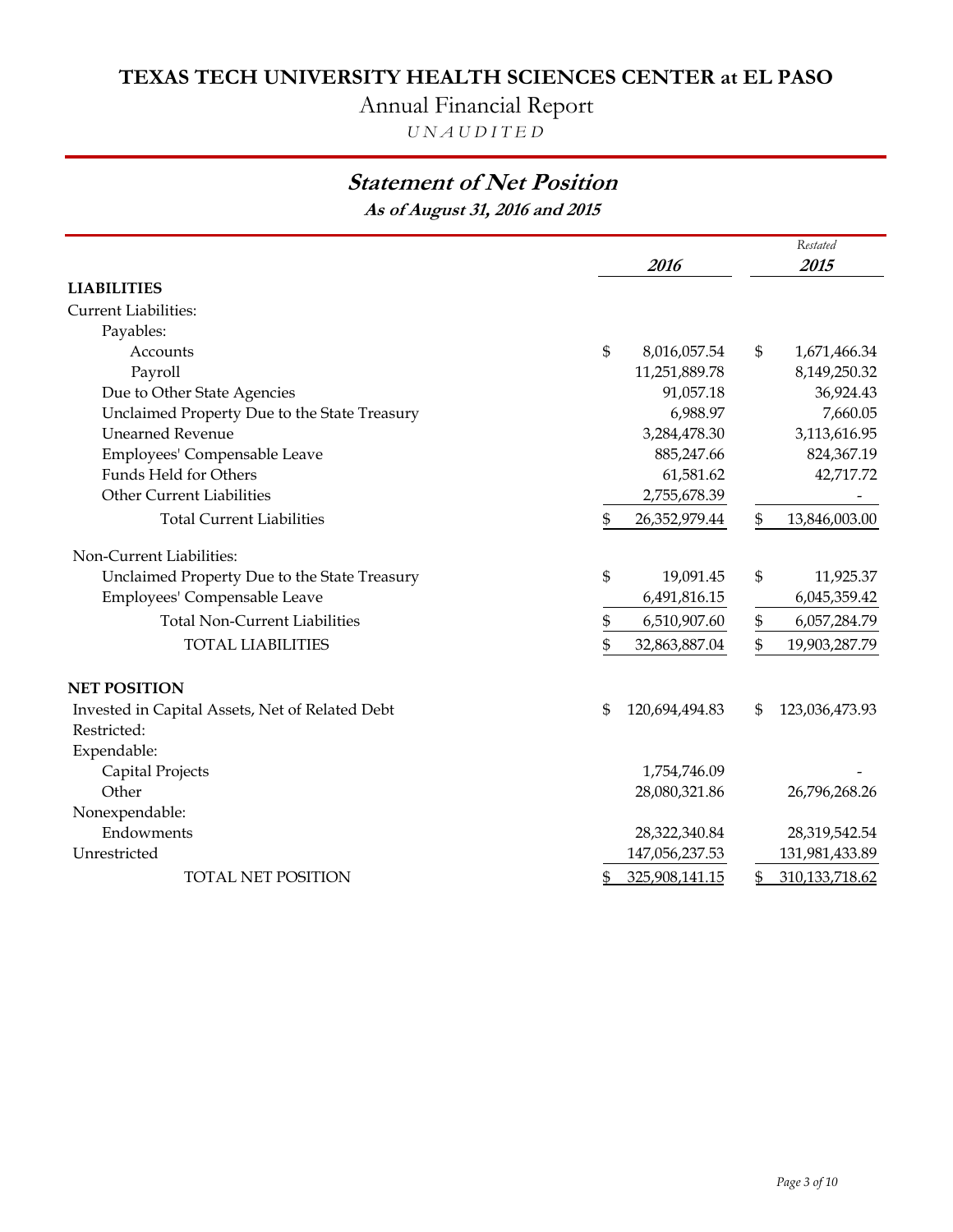Annual Financial Report

*U N A U D I T E D*

## **Statement of Revenues, Expenses, and Changes in Net Position For the Years Ended of August 31, 2016 and 2015**

|                                               | 2016                    | 2015                  |
|-----------------------------------------------|-------------------------|-----------------------|
| <b>OPERATING REVENUES</b>                     |                         |                       |
| Tuition and Fee Revenue - Pledged             | \$<br>8,613,172.46      | \$<br>6,948,188.15    |
| Discounts and Allowances                      | (1,292,625.20)          | (1,087,811.06)        |
| Tuition and Fee Revenue                       | 361,107.66              | 370,890.84            |
| Net Professional Fees - Pledged               |                         | 3,430.00              |
| Net Professional Fees                         | 54,484,012.95           | 58,019,251.11         |
| Uncollectibles                                | (9,004,733.85)          | (8,528,110.49)        |
| Auxiliary Enterprises - Pledged               | 229,976.51              | 222,227.37            |
| Other Sales and Services                      | 137,101.92              | 299,414.33            |
| Other Sales and Services - Pledged            | 252,582.09              | 247,318.06            |
| <b>Federal Grant Revenue</b>                  | 2,124,010.05            | 2,093,808.89          |
| Federal Grant Revenue - Pledged               | 976,587.11              | 953,982.94            |
| Federal Pass-Through Revenue                  | 226,238.31              | 225,061.85            |
| <b>Federal Contract Revenue</b>               | 228,772.67              | 313,392.01            |
| <b>State Grant and Contract Revenue</b>       | 1,639,851.16            | 1,453,515.94          |
| State Grant and Contract Revenue - Pledged    | 113,913.99              | 94,771.10             |
| State Grant and Contract Pass-Through Revenue | 3,864,280.64            | 3,698,855.19          |
| Local Grant and Contract Revenue              | 15,691,332.38           | 22,707,595.36         |
| Local Grant and Contract Revenue - Pledged    | 43,432.72               | 33,857.89             |
| Private Grant and Contract Revenue            | 61,033,302.25           | 42,744,013.60         |
| Private Grant and Contract Revenue - Pledged  | 192,561.22              | 130,689.47            |
| Other Revenue                                 | 14,621,234.27           | 11,453,536.78         |
| <b>Total Operating Revenues</b>               | \$<br>154,536,111.31    | \$<br>142,397,879.33  |
| <b>OPERATING EXPENSES</b>                     |                         |                       |
| Salaries and Wages                            | \$<br>126, 144, 655. 48 | \$<br>118,267,580.63  |
| Payroll Related Costs                         | 29,456,491.55           | 26,941,984.99         |
| Professional Fees and Services                | 6,442,240.00            | 5,217,904.26          |
| Federal Grant Pass-Through Expense            | 2,580.36                | 12,167.26             |
| State Grant Pass-Through Expense              | 20,332.25               | 35,406.71             |
| Travel                                        | 1,814,344.00            | 1,627,276.34          |
| Materials and Supplies                        | 4,786,756.86            | 4,903,321.19          |
| Communications and Utilities                  | 4,560,059.98            | 4,351,610.79          |
| Repairs and Maintenance                       | 3,684,389.10            | 4,083,437.22          |
| Rentals and Leases                            | 2,834,662.06            | 2,402,184.52          |
| Printing and Production                       | 289,800.19              | 285,094.51            |
| Depreciation and Amortization                 | 11,629,181.89           | 11,853,356.79         |
| Bad Debt Expense (Recovery)                   | (1,005,151.44)          | 1,009,322.75          |
| <b>Interest Expense</b>                       | 7,748.99                | 1,673.82              |
| Scholarships                                  | 1,668,793.44            | 1,621,391.04          |
| Claims and Judgments                          | 823,678.22              |                       |
| Other Expenses                                | 21,361,971.74           | 12,864,458.48         |
| <b>Total Operating Expenses</b>               | \$<br>214,522,534.67    | \$<br>195,478,171.30  |
| <b>Operating Loss</b>                         | \$<br>(59,986,423.36)   | \$<br>(53,080,291.97) |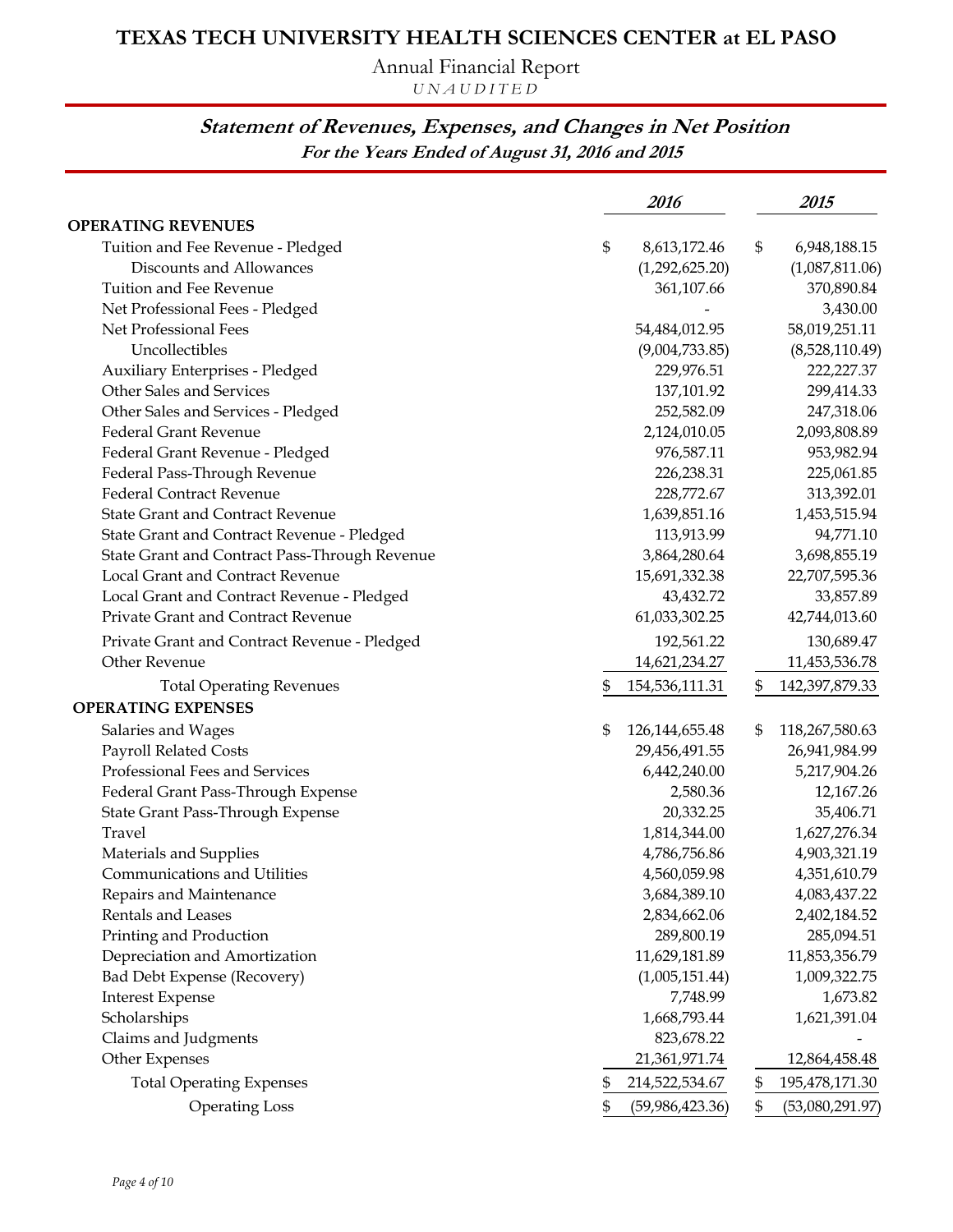Annual Financial Report

*U N A U D I T E D*

### **Statement of Revenues, Expenses, and Changes in Net Position For the Years Ended of August 31, 2016 and 2015**

|                                                                      | 2016                   | 2015                    |
|----------------------------------------------------------------------|------------------------|-------------------------|
| <b>NON-OPERATING REVENUES (EXPENSES)</b>                             |                        |                         |
| Legislative Appropriations Revenue                                   | \$<br>72,390,571.70    | \$                      |
| <b>Federal Grant Revenue</b>                                         | 442,473.00             | 327,031.00              |
| Gifts                                                                | 834,795.09             | 6,464,546.74            |
| Gifts - Pledged                                                      | 3,280.00               |                         |
| Interest and Investment Income (Expense)                             | 5,401,465.56           | 2,784,310.00            |
| Interest and Investment Income (Expense) - Pledged                   | (81, 460.75)           | 775,400.47              |
| <b>Interest Expense</b>                                              |                        | (2,019,552.35)          |
| Gain (Loss) Sale of Capital Assets                                   | (290, 733.18)          | (67, 579.85)            |
| Net Increase (Decrease) in Fair Value of Investments                 | (704, 662.28)          | (4,351,969.98)          |
| <b>Other Revenues</b>                                                | 1,854,905.81           | 1,036,432.57            |
| Other Revenues - Pledged                                             | 5,863.89               | 275,394.53              |
| <b>Total Non-Operating Revenues (Expenses)</b>                       | \$<br>79,856,498.84    | \$<br>5,224,013.13      |
| CAPITAL CONTRIBUTIONS, ENDOWMENTS, AND TRANSFERS                     |                        |                         |
| Capital Contributions                                                |                        | 8,924.36                |
| Legislative Appropriations Revenue for Capital (HEAF)                | 4,156,050.00           |                         |
| Increases from Interagency Transfers of Capital Assets               | 23,922.04              | 39,178.26               |
| Decreases from Interagency Transfers of Capital Assets               | (75,603.93)            | (4,397.40)              |
| Net Transfers from (to) Texas Tech University Health Sciences Center | (2,111,773.55)         | 62,519,669.73           |
| Net Transfers from (to) Texas Tech University                        | (6,100.00)             | (34,300.00)             |
| Net Transfers from (to) Texas Tech Foundation Inc.                   | 2,091,460.84           | 1,951,621.84            |
| Net Transfers from (to) Texas Tech University System Administration  | (988,097.35)           | 61,944,129.51           |
| Transfers from (to) Other State Agencies                             |                        | (39, 398.95)            |
| Legislative Transfers Out (System Administration Support)            | (7, 185, 511.00)       |                         |
| Capital Contributions and Transfers                                  | \$<br>(4,095,652.95)   | \$<br>126, 385, 427. 35 |
| TOTAL CHANGE IN NET POSITION                                         | \$<br>15,774,422.53    | \$<br>78,529,148.51     |
| Net Position, September 1st                                          | \$<br>310, 133, 718.62 | \$<br>231,604,570.11    |
| Net Position, August 31st                                            | \$<br>325,908,141.15   | \$<br>310, 133, 718.62  |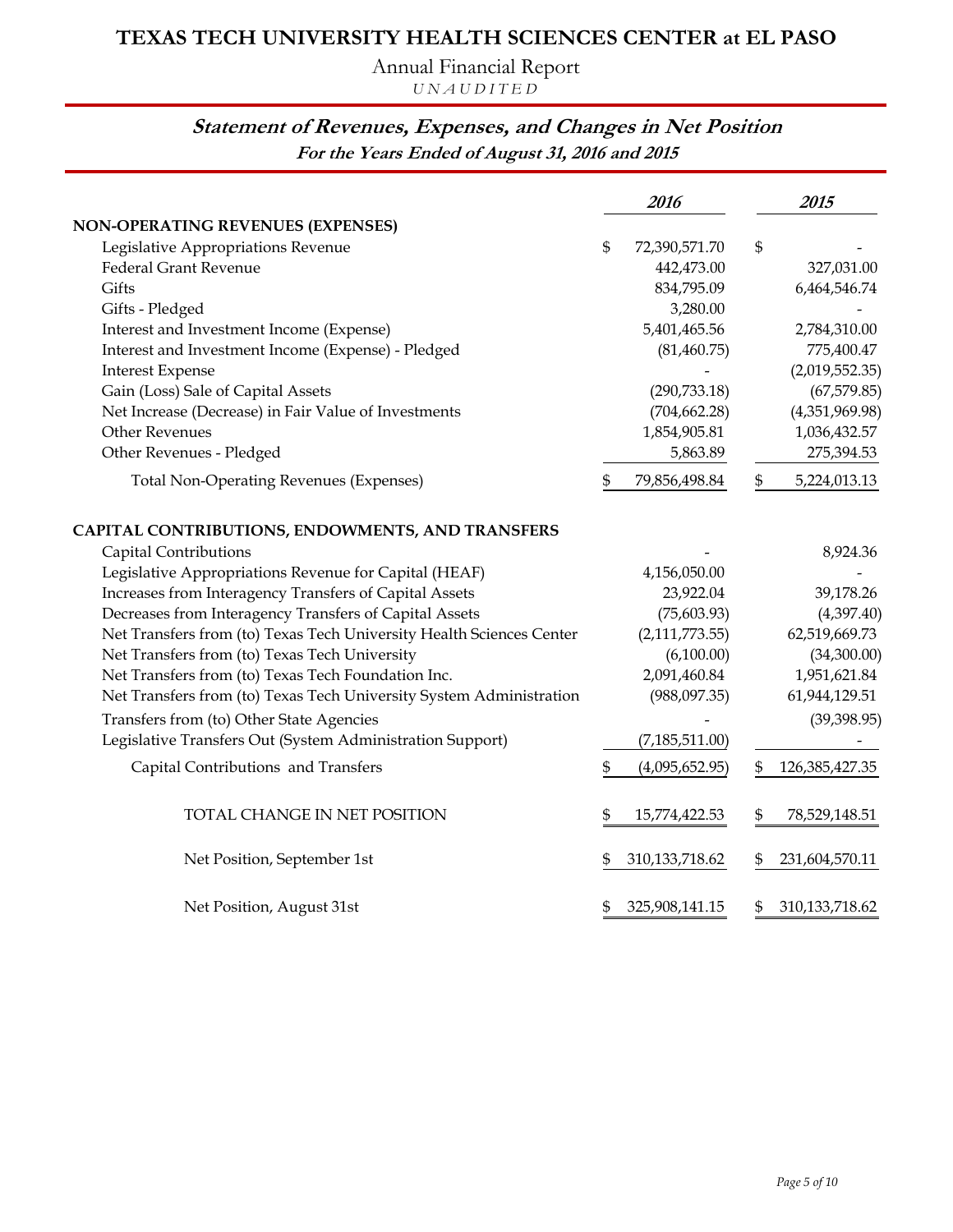# Annual Financial Report

 *U N A U D I T E D*

# **Matrix of Operating Expenses by Function**

**For the Years Ended August 31, 2016 and 2015**

| <b>OPERATING EXPENSES</b>          | <b>INSTRUCTION</b>  | <b>RESEARCH</b>     |                | <b>PUBLIC</b><br><b>SERVICE</b> | PATIENT CARE    | <b>ACADEMIC</b><br><b>SUPPORT</b> | <b>STUDENT</b><br><b>SERVICES</b> |
|------------------------------------|---------------------|---------------------|----------------|---------------------------------|-----------------|-----------------------------------|-----------------------------------|
| Salaries and Wages                 | \$<br>68,308,427.21 | \$<br>9,865,193.33  | $\mathfrak{S}$ | 1,593,564.29                    | \$12,643,946.54 | \$<br>23,606,380.38               | \$<br>1,143,038.12                |
| Payroll Related Costs              | 12,169,322.94       | 2,469,975.53        |                | 504,735.68                      | 4,163,906.24    | 6,155,200.95                      | 327,010.92                        |
| Professional Fees and Services     | 2,366,144.86        | 159,472.86          |                | 197,041.97                      | 41,525.62       | 2,631,446.39                      | 31,016.55                         |
| Travel                             | 722,152.91          | 201,567.00          |                | 90,800.52                       | 13,439.47       | 512,326.14                        | 51,449.41                         |
| Supplies and Materials             | 1,120,315.83        | 1,371,248.36        |                | 151,840.25                      | 79,691.68       | 1,393,183.73                      | 130,885.76                        |
| Communications and Utilities       | 533,026.04          | 70,177.01           |                | 11,465.59                       | 35,647.92       | 1,827,679.56                      | 5,060.36                          |
| Maintenance and Repair             | 412,513.64          | 616,759.06          |                | 1,854.48                        | 6,818.50        | 1,037,267.94                      | 32,590.50                         |
| Rentals and Leases                 | 756,107.93          | 141,509.12          |                | 135.52                          | 55,681.22       | 1,407,617.02                      | 13,596.19                         |
| Printing and Production            | 68,174.71           | 25,578.65           |                | 13,017.70                       | 3,825.53        | 86,659.97                         | 14,576.67                         |
| <b>Interest Expense</b>            | 826.30              | 169.71              |                | 14.01                           | 9.95            | 5,115.08                          | 95.74                             |
| Claims and Judgments               |                     |                     |                |                                 |                 | 823,678.22                        |                                   |
| Other Expenses                     | 3,573,381.50        | 1,171,144.81        |                | 208,912.25                      | 111,399.95      | 11,888,567.38                     | 443,029.89                        |
| Bad Debt Expense (Recovery)        | (1,000,000.00)      |                     |                |                                 |                 |                                   | (5, 151.44)                       |
| Scholarships and Fellowships       |                     |                     |                |                                 |                 | 855,995.47                        |                                   |
| Federal Grant Pass-Through Expense |                     | 2,580.36            |                |                                 |                 |                                   |                                   |
| State Grant Pass-Through Expense   |                     |                     |                | 20,332.25                       |                 |                                   |                                   |
| Depreciation and Amortization      |                     |                     |                |                                 |                 |                                   |                                   |
| For the Year Ended August 31, 2016 | 89,030,393.87<br>\$ | \$<br>16,095,375.80 | \$             | 2,793,714.51                    | \$17,155,892.62 | \$<br>52, 231, 118. 23            | \$<br>2,187,198.67                |
| For the Year Ended August 31, 2015 | \$<br>86,466,489.64 | \$17,666,635.19     | \$             | 2,975,544.27                    | \$16,585,365.06 | \$<br>34,282,206.68               | \$<br>2,070,075.03                |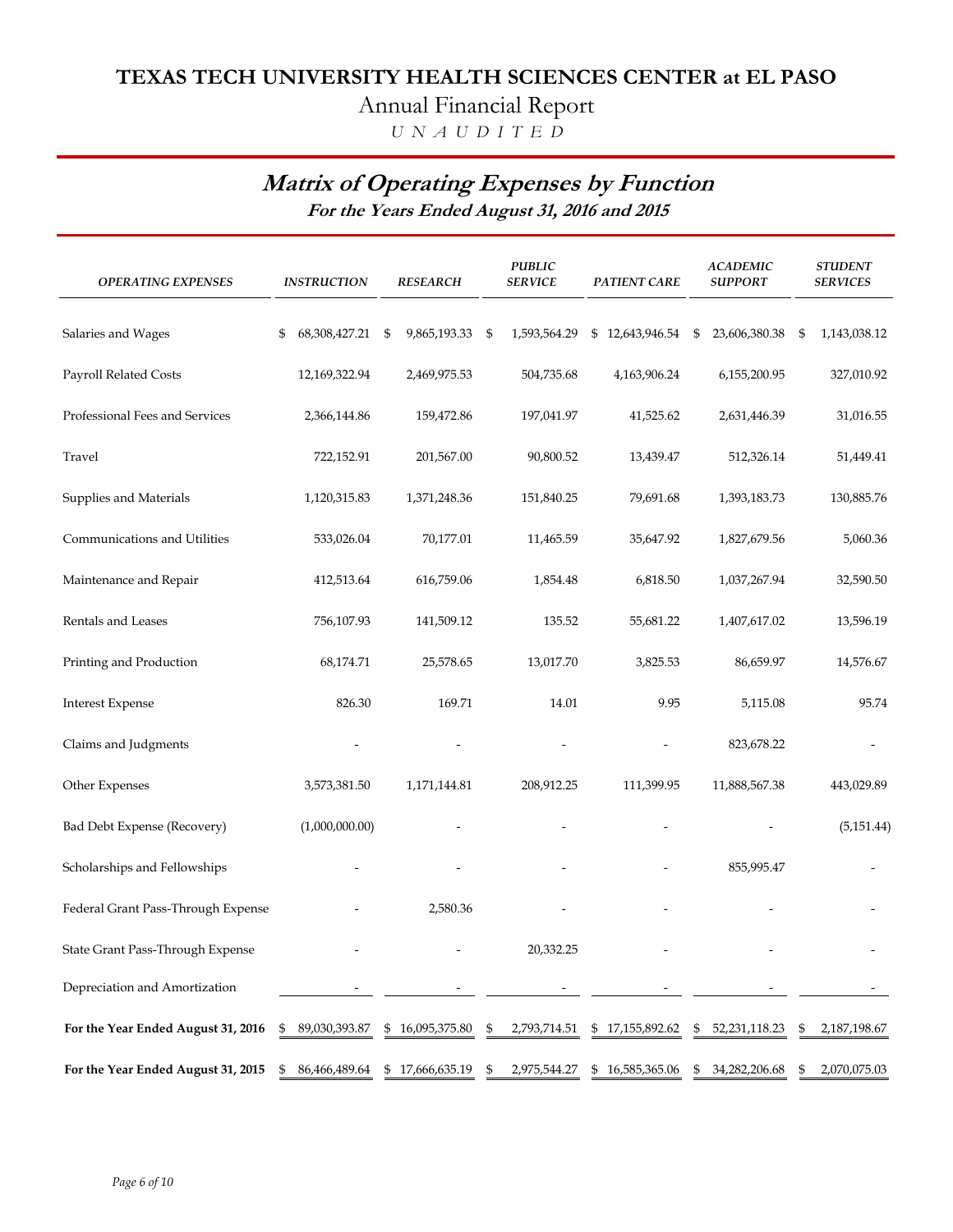# Annual Financial Report

 *U N A U D I T E D*

# **Matrix of Operating Expenses by Function**

**For the Years Ended August 31, 2016 and 2015**

| <b>OPERATING EXPENSES</b>          | INSTITUTIONAL MAINTENANCE<br><b>SUPPORT</b> | OPERATION &<br><b>OF PLANT</b> | <b>SCHOLARSHIPS</b><br>& FELLOWSHIPS | <b>AUXILIARY</b><br><b>ENTERPRISES</b> | <b>DEPRECIATION</b><br>$\mathcal{E}% _{0}$<br><b>AMORTIZATION</b> | <b>TOTAL</b><br><b>EXPENSES</b> |
|------------------------------------|---------------------------------------------|--------------------------------|--------------------------------------|----------------------------------------|-------------------------------------------------------------------|---------------------------------|
|                                    |                                             |                                |                                      |                                        |                                                                   |                                 |
| Salaries and Wages                 | \$<br>7,303,995.72                          | 1,589,984.61<br>\$             | -\$                                  | $\mathfrak{s}$<br>90,125.28            |                                                                   | \$126,144,655.48                |
| Payroll Related Costs              | 2,990,283.40                                | 631,125.90                     |                                      | 44,929.99                              |                                                                   | 29,456,491.55                   |
| Professional Fees and Services     | 541,583.99                                  | 474,007.76                     |                                      |                                        |                                                                   | 6,442,240.00                    |
| Travel                             | 203,810.03                                  | 13,744.04                      |                                      | 5,054.48                               |                                                                   | 1,814,344.00                    |
| Supplies and Materials             | 145,950.16                                  | 388,776.00                     |                                      | 4,865.09                               |                                                                   | 4,786,756.86                    |
| Communications and Utilities       | 106,636.48                                  | 1,961,675.08                   |                                      | 8,691.94                               |                                                                   | 4,560,059.98                    |
| Maintenance and Repair             | 91,379.38                                   | 1,472,160.75                   |                                      | 13,044.85                              |                                                                   | 3,684,389.10                    |
| Rentals and Leases                 | 325,927.59                                  | 134,087.47                     |                                      |                                        |                                                                   | 2,834,662.06                    |
| Printing and Production            | 69,503.77                                   | 7,390.54                       |                                      | 1,072.65                               |                                                                   | 289,800.19                      |
| <b>Interest Expense</b>            | 351.80                                      | 1,166.40                       |                                      |                                        |                                                                   | 7,748.99                        |
| Claims and Judgments               |                                             |                                |                                      |                                        |                                                                   | 823,678.22                      |
| Other Expenses                     | 2,025,996.29                                | 1,909,581.21                   |                                      | 29,958.46                              | $\overline{\phantom{0}}$                                          | 21,361,971.74                   |
| <b>Bad Debt Expense</b>            |                                             |                                |                                      |                                        |                                                                   | (1,005,151.44)                  |
| Scholarships and Fellowships       |                                             |                                | 812,797.97                           |                                        |                                                                   | 1,668,793.44                    |
| Federal Grant Pass-Through Expense |                                             |                                |                                      |                                        |                                                                   | 2,580.36                        |
| State Grant Pass-Through Expense   |                                             |                                |                                      |                                        |                                                                   | 20,332.25                       |
| Depreciation and Amortization      |                                             |                                |                                      |                                        | 11,629,181.89                                                     | 11,629,181.89                   |
| For the Year Ended August 31, 2016 | 13,805,418.61<br>\$                         | \$<br>8,583,699.76             | 812,797.97<br>\$                     | \$<br>197,742.74                       | \$11,629,181.89                                                   | \$214,522,534.67                |
| For the Year Ended August 31, 2015 | \$14,639,559.92                             | \$<br>8,426,294.74             | \$<br>296,458.94                     | \$<br>216,185.04                       | \$11,853,356.79                                                   | \$195,478,171.30                |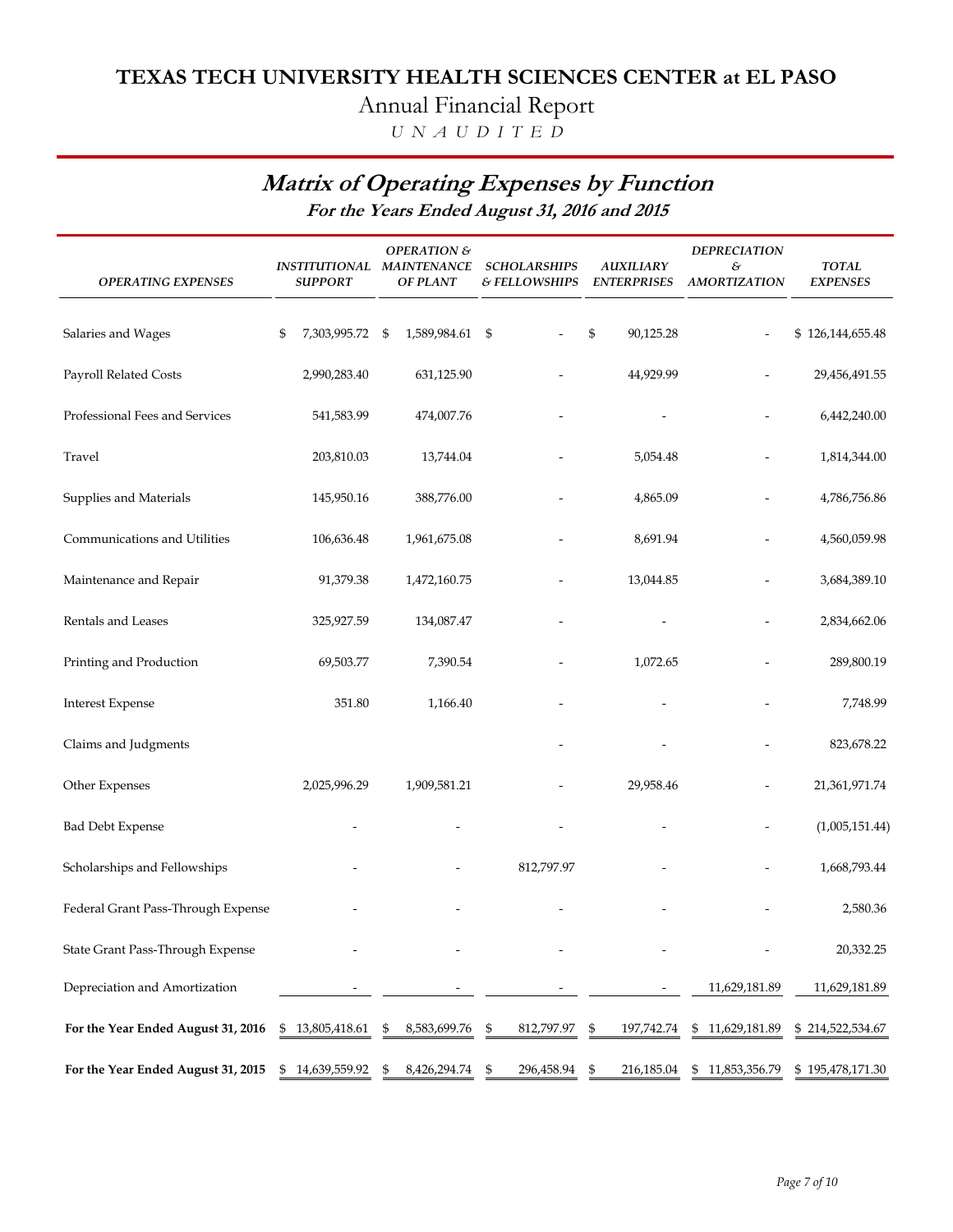Annual Financial Report

 *U N A U D I T E D*

# **Statement of Cash Flows**

**For the Year Ended August 31, 2016 and 2015**

|                                                                               | 2016                  | 2015                  |
|-------------------------------------------------------------------------------|-----------------------|-----------------------|
| Cash Flows from Operating Activities                                          |                       |                       |
| Cash Inflows                                                                  |                       |                       |
| Collections from Student Tuition and Fees                                     | \$<br>7,848,294.28    | \$<br>6,300,181.78    |
| Collections from Grants and Contracts                                         | 88, 135, 515. 21      | 71,725,543.40         |
| Collections from Patients and Insurers                                        | 45,134,790.80         | 50,571,027.00         |
| Collections of Loan Program Proceeds                                          | 571,543.85            | 584,897.83            |
| <b>Collections from Auxiliary Enterprises</b>                                 | 233,346.78            | 269,640.56            |
| Collections from Other Operating Activities                                   | 15,595,288.12         | 11,299,253.34         |
| Cash Outflows                                                                 |                       |                       |
| Payments to Suppliers                                                         | (19,738,451.95)       | (26,883,131.25)       |
| Payments to Employees for Salaries                                            | (125, 163, 871.93)    | (117, 732, 415.29)    |
| Payments to Employees for Benefits                                            | (26, 722, 425.49)     | (26, 595, 122.47)     |
| Payments for Loans Provided to Students                                       | (671, 639.95)         | (650, 897.83)         |
| Payments for Unemployment Benefits                                            | (104, 872.95)         | (151, 378.08)         |
| Payments for Other Operating Activities                                       | (19,976,005.28)       | (14,340,399.24)       |
| Net Cash Used for Operating Activities                                        | \$<br>(34,858,488.51) | \$<br>(45,602,800.25) |
| Cash Flows from Non-Capital Financing Activities                              |                       |                       |
| Cash Inflows                                                                  |                       |                       |
| Proceeds from Legislative Appropriations                                      | \$<br>58,786,858.53   |                       |
| Proceeds from Net Transfers from Texas Tech University Health Sciences Center |                       | 58,074,728.78         |
| Proceeds from Net Transfers from Texas Tech Foundation, Inc.                  | 2,091,460.84          | 1,951,621.84          |
| Proceeds from Agency Transactions                                             | 12,368,343.00         | 10,998,456.00         |
| Proceeds from Non-Capital Gifts                                               | 2,605,938.84          | 2,420,805.95          |
| Proceeds from Non-Capital Grants                                              | 442,473.00            | 327,031.00            |
| Proceeds from Other Non-Capital Financing Activities                          | 1,879,633.60          | 1,268,305.26          |
| Cash Outflows                                                                 |                       |                       |
| Payments for Net Transfers to Texas Tech University                           | (6,100.00)            | (34,300.00)           |
| Payments for Net Transfers to Texas Tech University System                    | (850, 472.48)         | (248,560.60)          |
| Payments for Net Transfers to Texas Tech University Health Sciences Center    | (2,111,773.55)        |                       |
| Payments for Transfers to Other State Agencies                                |                       | (39, 398.95)          |
| Payments for Other Uses                                                       | (12,368,343.00)       | (10,998,456.00)       |
| Net Cash Provided by Non-Capital Financing Activities                         | \$<br>62,838,018.78   | \$<br>63,720,233.28   |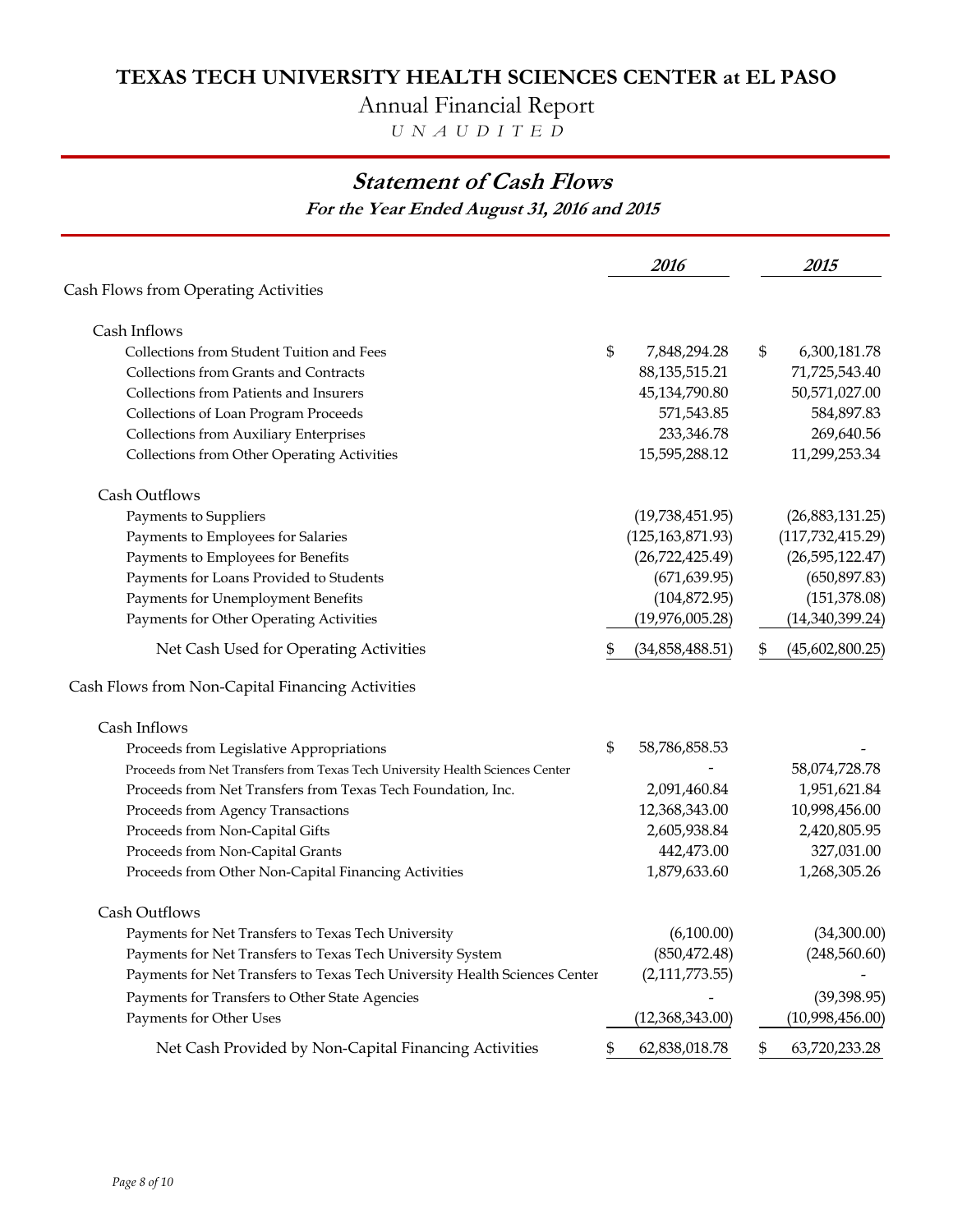Annual Financial Report

 *U N A U D I T E D*

# **Statement of Cash Flows**

**For the Year Ended August 31, 2016 and 2015**

|                                                                          |    | 2016            | 2015                    |
|--------------------------------------------------------------------------|----|-----------------|-------------------------|
| Cash Flows from Capital and Related Financing Activities                 |    |                 |                         |
| Cash Inflows                                                             |    |                 |                         |
| Proceeds from Sale of Capital Assets                                     | \$ | 44,794.15       | \$<br>54,394.95         |
| Proceeds from Capital Debt Issuances                                     |    |                 | 3,238,384.22            |
| Proceeds from Legislative Appropriations for Capital                     |    | 4,156,050.00    |                         |
| Proceeds from Transfers from Texas Tech University System Administration |    | 74,337.35       | 978,913.95              |
| Cash Outflows                                                            |    |                 |                         |
| Payments for Purchases of Capital Assets                                 |    | (9,674,412.01)  | (6,994,505.77)          |
| Payments for Transfers to Texas Tech University System Administration    |    | (7,397,473.22)  | (124, 957.31)           |
| Payments for Principal on Capital Debts                                  |    |                 | (4,300,000.00)          |
| Payments for Interest on Capital Debts                                   |    |                 | (2,127,940.33)          |
| Payments for Capital Lease                                               |    |                 | (7,447.00)              |
| Net Cash Used for Capital and Related Financing Activities               | \$ | (12,796,703.73) | \$<br>(9,283,157.29)    |
| Cash Flows from Investing Activities                                     |    |                 |                         |
| Cash Inflows                                                             |    |                 |                         |
| Proceeds from Sales and Maturities of Investments                        | \$ | 17,034,663.66   | \$<br>0.00              |
| Proceeds from Interest and Dividends on Investments                      |    | 1,707,123.41    | 4,174,156.13            |
| Cash Outflows                                                            |    |                 |                         |
| Payments for Purchases of Investments                                    |    | (27,842,363.25) | (79,928,398.79)         |
| Net Cash Used for Investing Activities                                   | \$ | (9,100,576.18)  | \$<br>(75, 754, 242.66) |
| TOTAL NET CASH FLOWS                                                     | \$ | 6,082,250.36    | \$<br>(66,919,966.92)   |
| Cash and Cash Equivalents, September 1st                                 | \$ | 35,032,280.65   | \$<br>101,952,247.57    |
| Cash and Cash Equivalents, August 31st                                   | \$ | 41,114,531.01   | \$<br>35,032,280.65     |